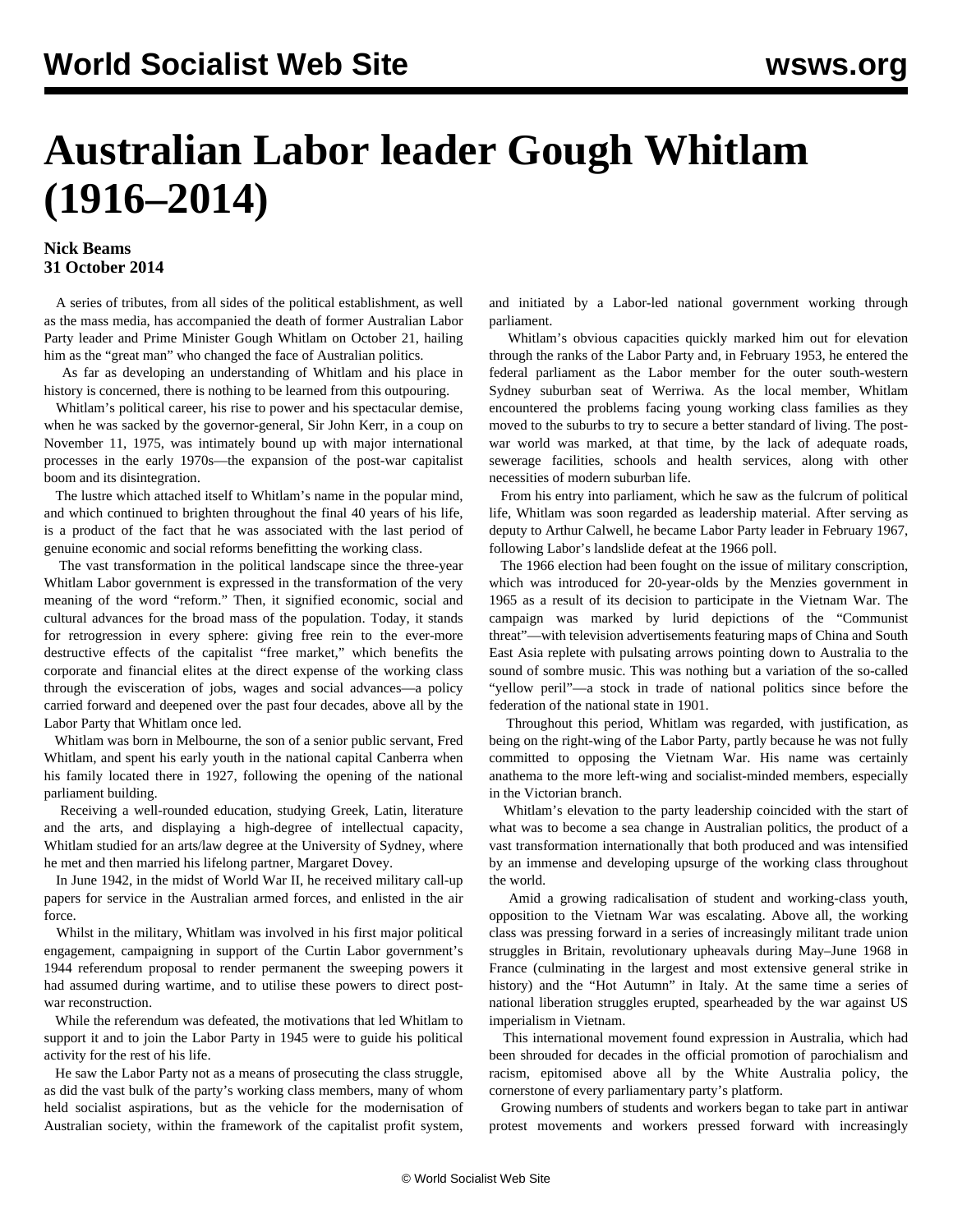militant struggles for improved wages and conditions. These culminated in a virtual general strike in May 1969, in response to the jailing of a union official. But the movement went beyond wages. There were rising demands for a universal health care system and the expansion of educational opportunities, especially in the universities, which had largely been the province for those coming from better-off families.

 Whitlam was certainly not a leader of this movement. But he was extremely conscious of its importance. He saw his specific task as harnessing it to a broad program of reform through parliament, which would be implemented by a Labor government—the first in 23 years. He sought to address the concerns of the mass movement and to fight for his reform agenda through reasoned argument—in a manner that stands in marked contrast to the superficial sound bites and endless repetitions of phrases like "moving forward," in what passes for political discourse today. His speeches in parliament, exchanges with the press, as well as during public appearances, were characterised by flashes of genuine wit. His political arguments, while delivered in a certain patrician-style, were an attempt to elevate the public debate. And these qualities certainly contributed to his growing support.

 The political mood sweeping through broad masses of the population was summed up in the 1972 Labor election slogan "It's time." But the high point of Whitlam's career—the return of the first Labor government in a generation—coincided with another great shift, which was, in the final analysis, to determine his government's course.

 Whitlam had based his entire perspective on the belief that the economic boom of post-war capitalism, which had underpinned his political career and the reforms he was advocating, would continue indefinitely. Consequently, he was never much concerned with economic issues, let alone having any appreciation, much less comprehension, of the contradictions within the capitalist system. But while he might have ignored the laws of capitalist economy, they did not ignore him.

 During its first year, the Whitlam government rapidly implemented a reform program. It ended Australian participation in the Vietnam War, released draft resisters and accorded diplomatic recognition to China. Later it established a universal health care system, Medibank, made university education free, increased social services and pensions, and provided single mothers with an income. But underlying economic processes had been unleashed that were to bring this reform agenda to a shuddering halt.

 In August 1971, President Nixon had announced on television that henceforth the US would no longer continue to redeem US dollars held abroad with gold. The removal of the gold backing from the US dollar brought to an end the Bretton Woods monetary system that had formed a crucial underpinning of the post-war expansion.

 The consequences rapidly unfolded. An international inflationary spiral developed, followed by a global recession in 1974–75, the deepest to that point since the 1930s.

 The election of the Labor government in 1972 had been backed by important sections of the ruling elites, most notably the rising media baron, Rupert Murdoch. They viewed it as the best option to bring the rising movement of the working class, which had virtually paralysed the McMahon Liberal government, under control.

 Despite his efforts—Whitlam failed in his attempt to secure the passage of a referendum to control prices and wages in December 1973—the movement continued to grow and in 1974, as the stock market plunged, workers won the largest wage increases in history.

 With recession deepening, the corporate and financial elites insisted on the implementation of increasingly harsh measures against the working class. Whitlam bowed to their demands, but the movement of the working class failed to recede. It was within this situation in Australia, combined with fears of turbulence in the region following the defeat of US imperialism in Vietnam in May 1975, that the ruling classes, the state apparatus and above all the CIA decided to act and remove the Labor government in the governor-general's coup of November 11, 1975.

 If the name of Gough Whitlam has retained its broad appeal after the passage of almost 40 years since the end of his prime ministership, even in the eyes of those who were not politically active at the time, or were not even born, it is because he is regarded as a social reformer who represented the interests of ordinary people against powerful elites who opposed those interests.

 The reality is that the 1975 coup only succeeded because Whitlam and the entire Labor and trade union bureaucracy, in which the Stalinists of the Communist Party of Australia and the Socialist Party of Australia played a key role, accepted the sacking of the government by working to suppress the struggle against it by an even more powerful force—the working class.

 Whitlam was acutely conscious that opposition to the coup could take dangerous, revolutionary directions outside the framework of parliament. In a speech just two weeks before his removal, Whitlam declared: "I would not wish upon any future leaders of the Labor Party the task of having to harness radical forces to the restraints of the parliamentary system if I were now to succumb in the present crisis." He accepted his removal in order to stifle any challenge to parliament and the capitalist system.

 The cowardly retreat by Whitlam and the Labor and trade union bureaucracy opened the way for the unprecedented attacks on the working class in Australia and internationally that have continued to escalate since the events of 1975.

 In 1981, US President Reagan was able to launch a frontal attack on the American workers' movement through the mass sacking of air traffic controllers because he knew the US union leaders would act no differently from their Australian counterparts. Likewise, Thatcher knew, when she confronted the British trade union leadership in the year-long miners' strike of 1984–85, that she was facing her Labour and trade union "opponents" who did not want to win.

 As for Whitlam's heirs in the Australian Labor Party, who try to boost their own miserable careers by invoking the reforms with which he is associated, their response to the coup was to issue the injunction: never again. Henceforth they would make their number one political priority not social advancement but the suppression of the working class—a program they have relentlessly carried out in the decades that have followed.

 Malcolm Fraser, who was installed as prime minister after Whitlam's removal and who continued in office for more than seven years, once perceptively remarked that the most important outcome of his term of office was the transformation it effected within the Labor Party.

 The pro-market restructuring and social regression carried out in the US and Britain by the arch-conservatives Reagan and Thatcher was implemented in Australia by the Labor governments of Bob Hawke and Paul Keating between 1983 and 1996, backed to the hilt by the trade unions.

 The new agenda was bound up with the globalisation of production beginning in the late 1970s that undermined all forms of national economic regulation which had underpinned the previous program of national reform on which the Labor Party and the trade unions had been based. Under Hawke and Keating, and their successors, all the past gains of the working class were sacrificed to the never-ending drive for "international competitiveness."

 Far from overcoming the crisis of capitalism, the processes associated with the globalisation of production have profoundly exacerbated its contradictions. The global financial crisis that erupted in 2008 has initiated a new period of economic breakdown, war and social counterrevolution.

 The political shift to war and austerity was expressed in Australia in another political coup—the ousting of Kevin Rudd as prime minister in June 2010. Rudd's efforts to ease regional tensions had cut across the